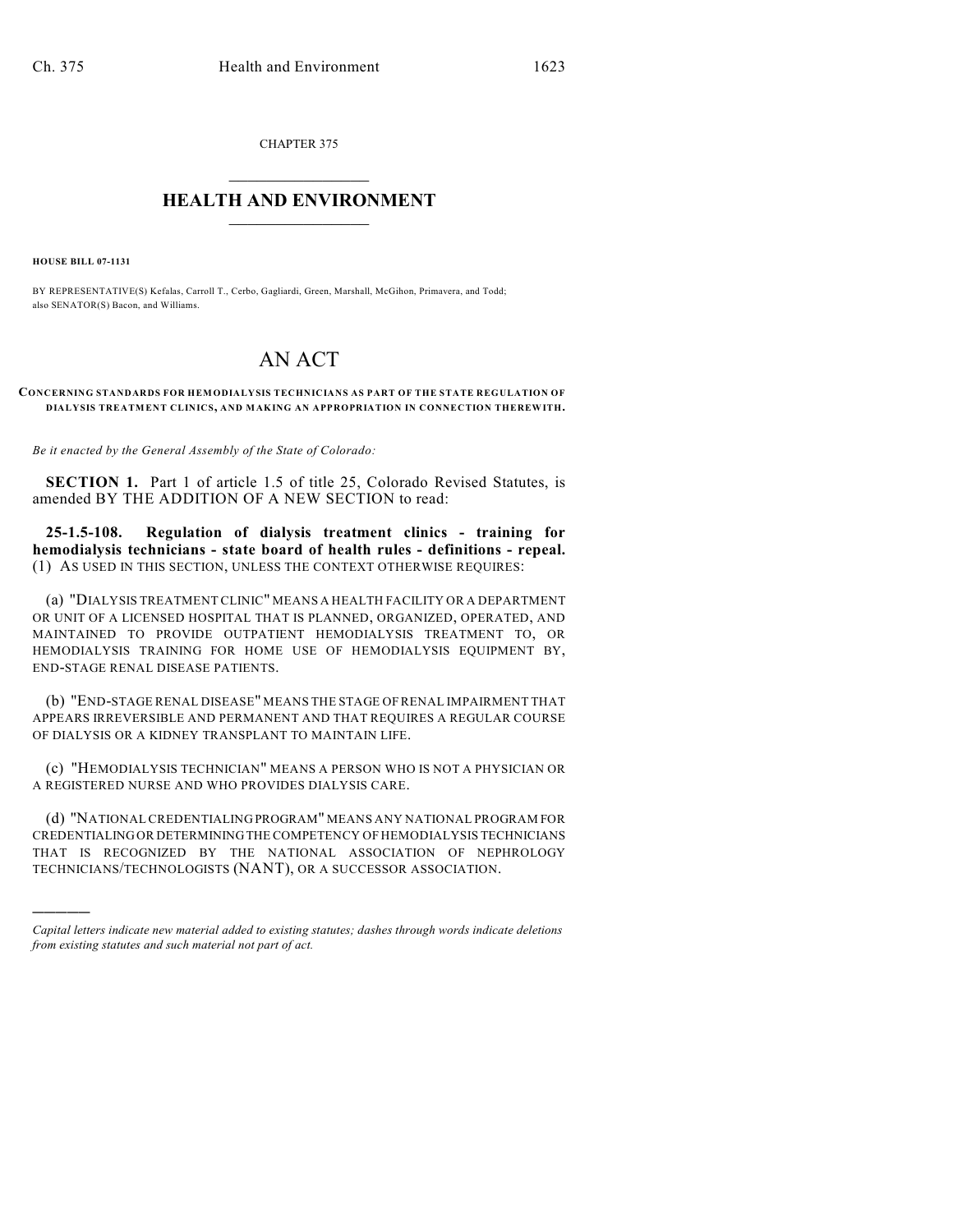(2) BY JANUARY 1, 2008, THE STATE BOARD OF HEALTH SHALL ADOPT RULES TO ESTABLISH A PROCESS TO VERIFY THAT PERSONS PERFORMING THE DUTIES AND FUNCTIONS OF A HEMODIALYSIS TECHNICIAN AT OR FOR A DIALYSIS TREATMENT CLINIC HAVE BEEN CREDENTIALED BY A NATIONAL CREDENTIALING PROGRAM. THE VERIFICATION PROCESS SHALL BE PART OF THE DEPARTMENT OF PUBLIC HEALTH AND ENVIRONMENT'S LICENSING OF DIALYSIS TREATMENT CLINICS. AS PART OF THE RULES ADOPTED PURSUANT TO THIS SECTION, THE STATE BOARD SHALL ESTABLISH FEES CONSISTENT WITH SECTION 25-3-105 TO BE ASSESSED BY THE DEPARTMENT AGAINST DIALYSIS TREATMENT CLINICS TO COVER THE DEPARTMENT'S ADMINISTRATIVE COSTS IN IMPLEMENTING THIS SECTION.

(3) (a) ON AND AFTER JANUARY 1, 2009, A PERSON SHALL NOT ACT AS, OR PERFORM THE DUTIES AND FUNCTIONS OF, A HEMODIALYSIS TECHNICIAN UNLESS THE PERSON HAS BEEN CREDENTIALED BY A NATIONAL CREDENTIALING PROGRAM AND IS UNDER THE SUPERVISION OF A PHYSICIAN OR REGISTERED NURSE EXPERIENCED OR TRAINED IN DIALYSIS TREATMENT.

(b) ON AND AFTER JANUARY 1, 2009, A DIALYSIS TREATMENT CLINIC LICENSED BY THE DEPARTMENT SHALL NOT ALLOW A PERSON TO PERFORM THE DUTIES AND FUNCTIONS OF A HEMODIALYSIS TECHNICIAN AT OR FOR THE DIALYSIS TREATMENT CLINIC IF THE PERSON HAS NOT BEEN CREDENTIALED BY A NATIONAL CREDENTIALING PROGRAM.

(c) NOTHING IN THIS SUBSECTION (3) SHALL PROHIBIT:

(I) A PERSON FROM PROVIDING DIALYSIS CARE TO HIMSELF OR HERSELF OR IN-HOME, GRATUITOUS DIALYSIS CARE PROVIDED TO A PERSON BY A FRIEND OR FAMILY MEMBER WHO DOES NOT REPRESENT HIMSELF OR HERSELF TO BE A HEMODIALYSIS TECHNICIAN;

(II) A PERSON PARTICIPATING IN A HEMODIALYSIS TECHNICIAN TRAINING PROGRAM FROM PERFORMING THE DUTIES AND FUNCTIONS OF A HEMODIALYSIS TECHNICIAN IF:

(A) THE PERSON IS UNDER THE DIRECT SUPERVISION OF A PHYSICIAN, OR A REGISTERED NURSE EXPERIENCED OR TRAINED IN DIALYSIS TREATMENT, WHO IS ON THE PREMISES AND AVAILABLE FOR PROMPT CONSULTATION OR TREATMENT; AND

(B) THE PERSON RECEIVES HIS OR HER CREDENTIALS FROM A NATIONAL CREDENTIALING PROGRAM WITHIN EIGHTEEN MONTHS AFTER THE DATE THE PERSON ENROLLED IN THE TRAINING PROGRAM.

(4) IN CONNECTION WITH ITS REGULATION OF DIALYSIS TREATMENT CLINICS PURSUANT TO SECTION 25-1.5-103 (1) (a) (I) AND 25-3-101 (1) AND RULES ADOPTED BY THE STATE BOARD OF HEALTH PURSUANT TO SUBSECTION (2) OF THIS SECTION, ON AND AFTER JANUARY 1, 2009, THE DEPARTMENT SHALL VERIFY THAT A DIALYSIS TREATMENT CLINIC ONLY EMPLOYS HEMODIALYSIS TECHNICIANS WHO HAVE BEEN CREDENTIALED BY A NATIONAL CREDENTIALING PROGRAM. COMPLIANCE BY A DIALYSIS TREATMENT CLINIC WITH THIS SECTION SHALL BE A CONDITION OF LICENSURE BY THE DEPARTMENT.